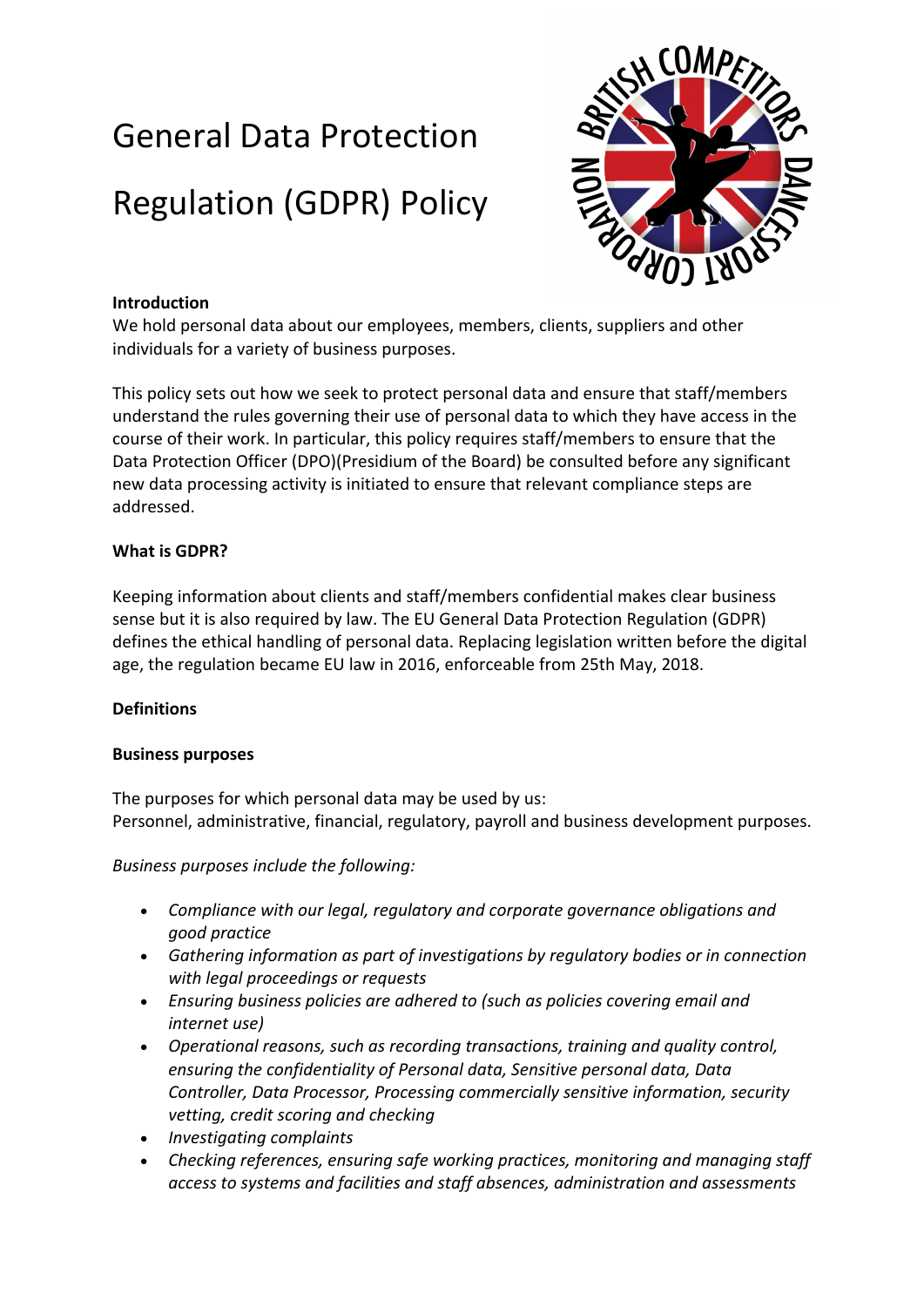- *Monitoring staff/member conduct, disciplinary matters*
- *Marketing our business*
- *Improving services*

Information relating to identifiable individuals, such as job applicants, current and former employees, agency, members, Directors, contractors and other staff, clients, suppliers and marketing contacts.

*Personal data we gather may include: individuals' contact details, educational background, financial and pay details, details of certificates and diplomas, education and skills, marital status, nationality, job title, and CV.* 

*Personal data about an individual's racial or ethnic origin, political opinions, religious or similar beliefs, membership (or non-membership), physical or mental health or condition, criminal offences, or related proceedings—any use of sensitive personal data should be strictly controlled in accordance with this policy. This can include subcontractors and agents. Processors must maintain records of personal data and processing activities and will have legal liability if responsible for a breach.* 

*An organisation that determines the way in which personal data is processed. The controller must be able to demonstrate compliance with the principles and ensure contracts with data processors comply with the GDPR. Company secretary or accountant.* 

*Collecting, disclosing, storing, using or any other operation performed upon personal data. If you use personal data in any way you will be "processing" it.* 

## **Scope**

This policy applies to all staff/members.

This policy supplements our other policies relating to internet and email use. We may supplement or amend this policy by additional policies and guidelines from time to time. Any new or modified policy will be circulated to staff/members before being adopted.

Who is responsible for this policy?

Board Presidium has overall responsibility for the day-to-day implementation of this policy.

## **Our procedures**

Fair and lawful processing

We must process personal data fairly and lawfully in accordance with individuals' rights. This generally means that we should not process personal data unless the individual whose details we are processing has consented to this happening.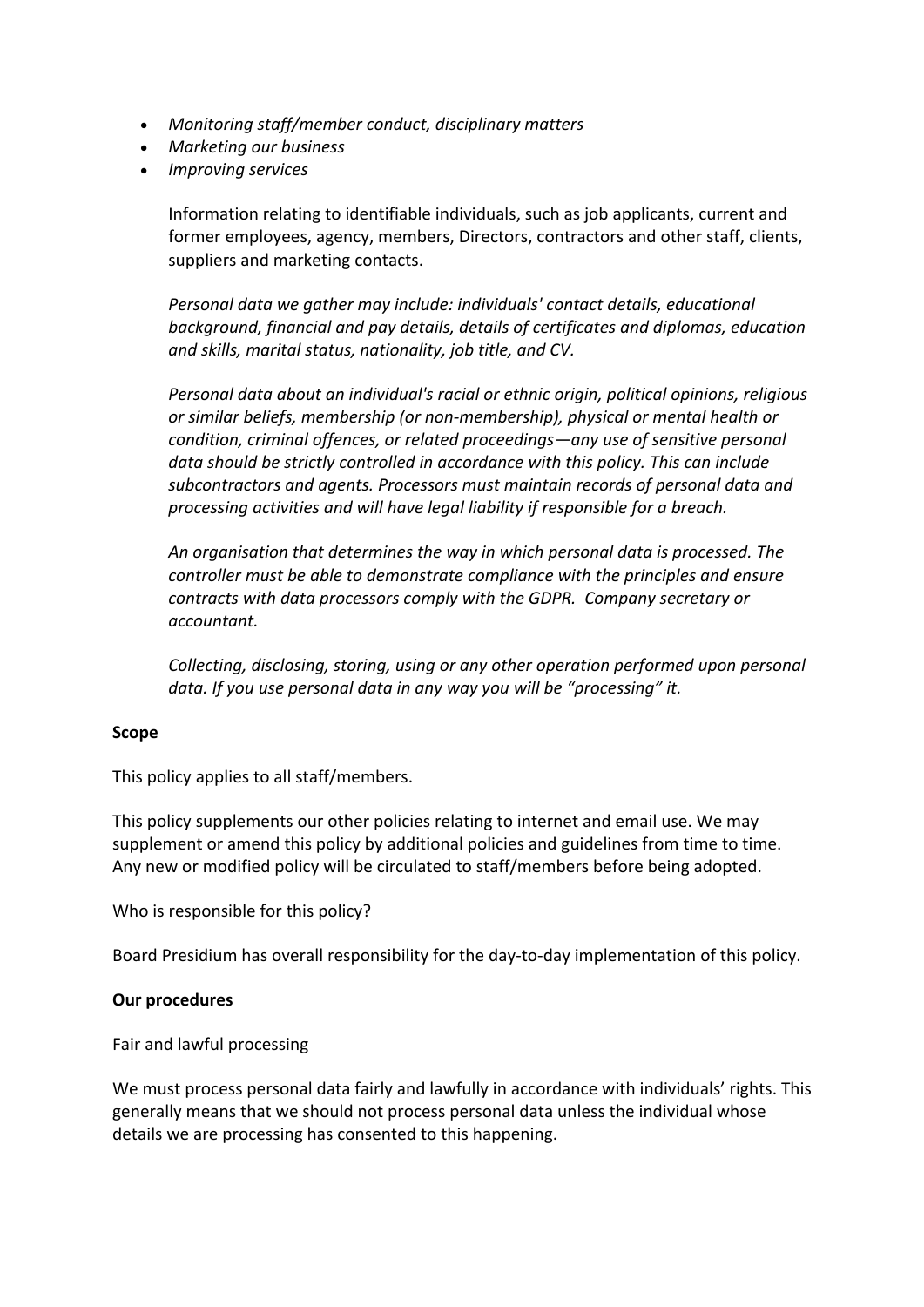## **The Board of Directors are:**

- To be kept updated about data protection responsibilities, risks and issues
- The reviewing of all data protection procedures and policies on a regular basis
- Arrangement of data protection training and advice for all staff members and those included in this policy
- The Answering of questions on data protection from staff, board members and other stakeholders
- Responses to individuals such as clients and employees who wish to know which data is being held.
- The Checking and approving with third parties that handle the company's data any contracts or agreement regarding data processing

Responsibilities of the IT Services (third party)

- Ensure all systems, services, software and equipment meet acceptable security standards
- Checking and scanning security hardware and software regularly to ensure it is functioning properly
- Researching third-party services, such as cloud services BCDC considering using to store or process data.

Responsibilities of the Accountant (third party)

- Approving data protection statements attached to emails and other marketing copy
- Addressing data protection queries from clients, target audiences or media outlets
- Coordinating with the DPO to ensure all marketing initiatives adhere to data protection laws and BCDC Data Protection Policies.

## **The processing of all data must be:**

- Necessary to deliver our services
- In our legitimate interests and not unduly prejudice the individual's privacy
- In most cases this provision will apply to routine business data processing activities.

Our Terms of Business contains a Privacy Notice to clients on data protection. The notice:

- Sets out the purposes for which we hold personal data on customers and employees
- Highlights that our work may require us to give information to third parties such as other professional advisers
- Provides that customers have a right of access to the personal data that we hold about them

## Sensitive personal data

In most cases where we process sensitive personal data we will require the data subject's *explicit* consent to do this unless exceptional circumstances apply or we are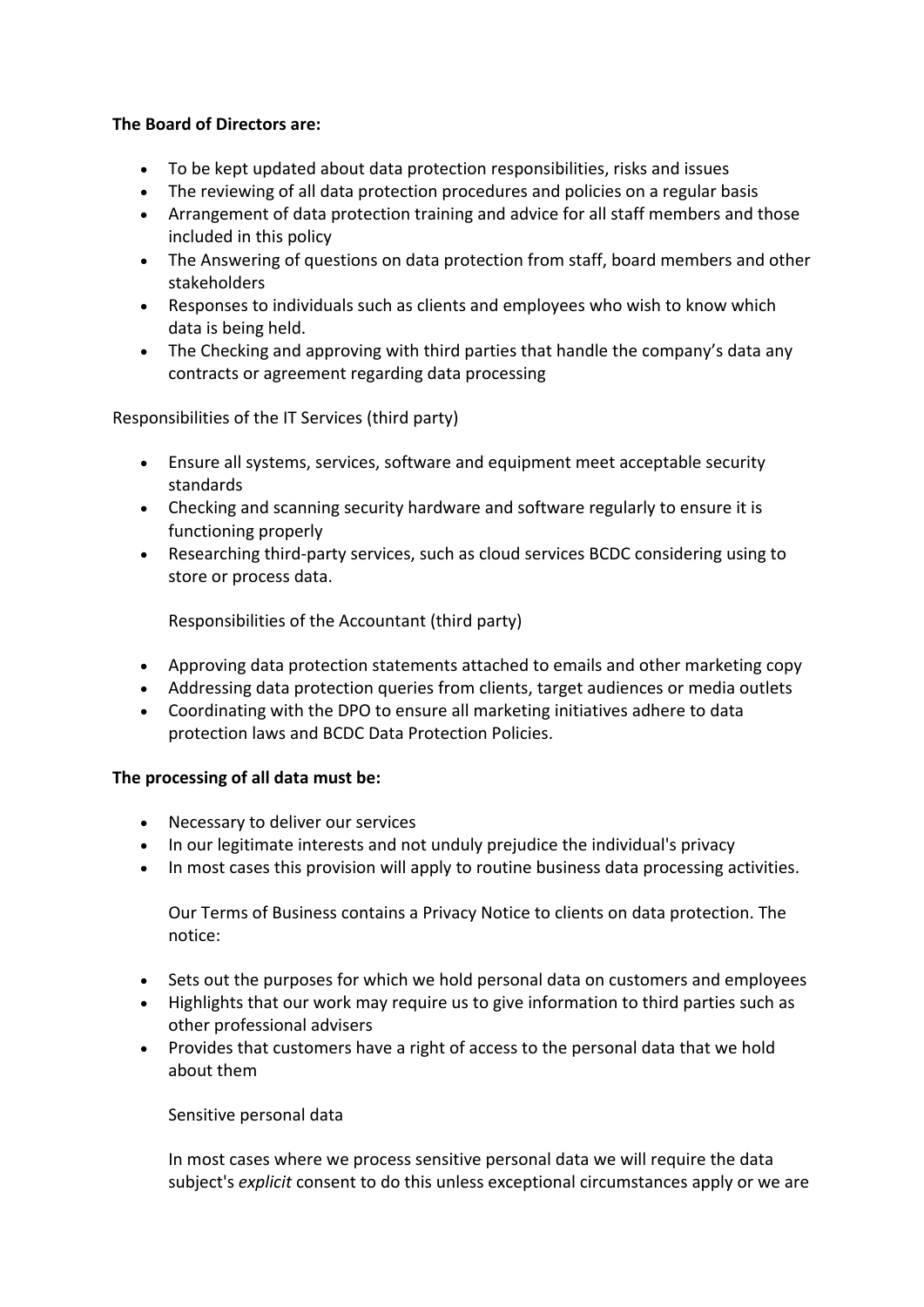required to do this by law (e.g. to comply with legal obligations to ensure health and safety at work). Any such consent will need to clearly identify what the relevant data is, why it is being processed and to whom it will be disclosed.

Accuracy and relevance

We will ensure that any personal data we process is accurate, adequate, relevant and not excessive, given the purpose for which it was obtained. We will not process personal data obtained for one purpose for any unconnected purpose.

Individuals may ask that we correct inaccurate personal data relating to them. If you believe that information is inaccurate you should record the fact that the accuracy of the information is disputed and inform the DPO.

## **Your personal data**

You must take reasonable steps to ensure that personal data we hold about you is accurate and updated as required. For example, if your personal circumstances change, please inform the BCDC Office so that they can update your records.

## **Data security**

You must keep personal data secure against loss or misuse. Where other organisations process personal data as a service on our behalf, the BCDC office will establish what, if any, additional specific data security arrangements need to be implemented in contracts with those third-party organisations.

## **Storing data securely**

- In cases when data is stored on printed paper, it should be kept in a secure place where unauthorised personnel cannot access it.
- Printed data should be shredded when it is no longer needed.
- Data stored on a computer should be protected by strong passwords that are changed regularly.
- We do not store data on memory sticks
- The DPO must approve any cloud used to store data
- Servers containing personal data must be kept in a secure non-international location.
- Data should be regularly backed up in line with the company's backup procedures.
- Data should never be saved directly to mobile devices such as laptops, tablets or smartphones.
- All servers containing sensitive data must be approved and protected by security software and strong firewall.

## **Data retention**

We must retain personal data for no longer than is necessary. What is necessary will depend on the circumstances of each case, considering the reasons that the personal data was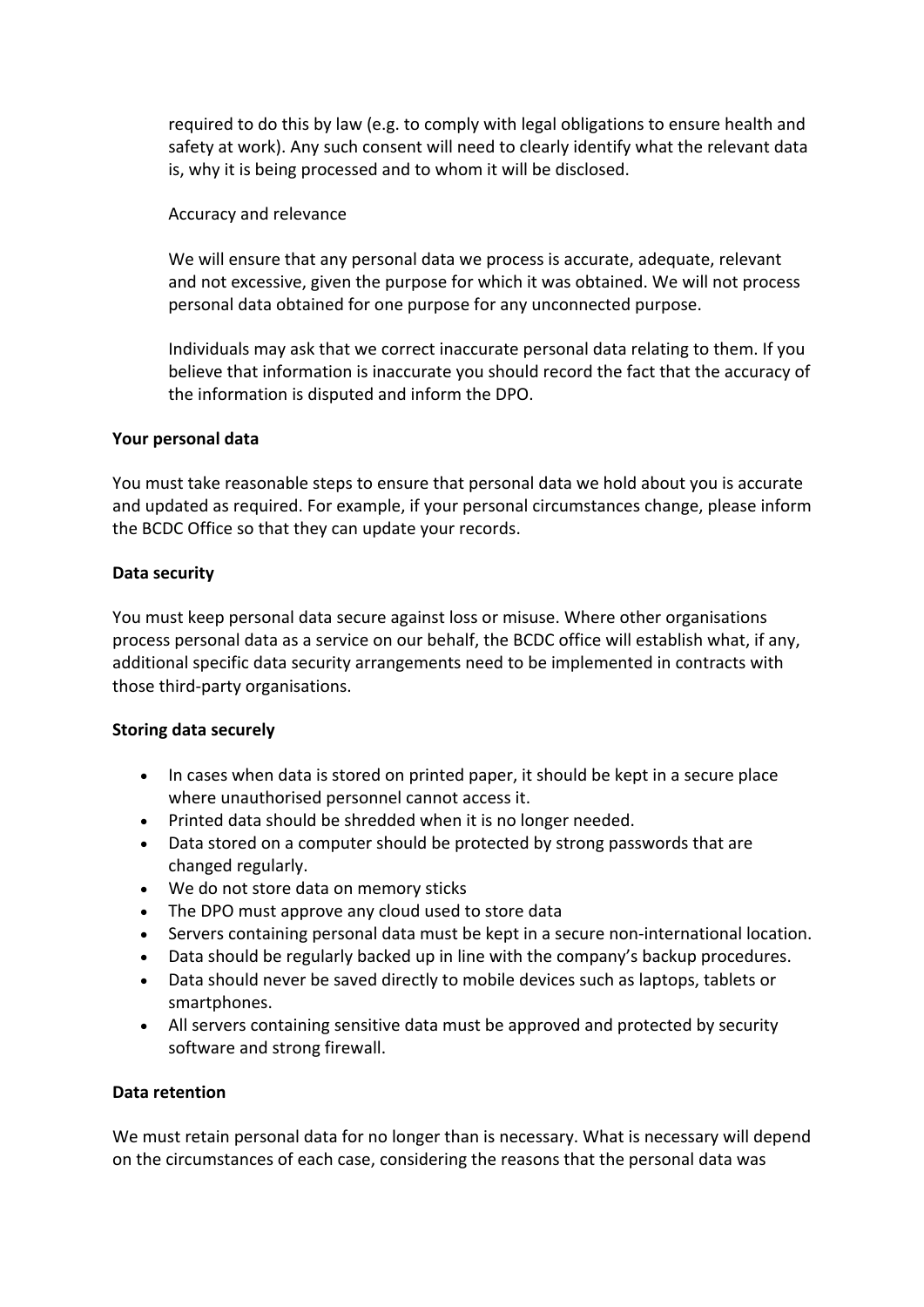obtained, but should be determined in a manner consistent with our data retention guidelines.

## **Transferring data internationally**

There are restrictions on international transfers of personal data. You must not transfer personal data anywhere outside the UK without first consulting the Data Protection Officer.

## **Subject access requests**

Please note that under the Data Protection Act 1998, individuals are entitled, subject to certain exceptions, to request access to information held about them.

If a subject access request is received, it should be referred to the DPO.

Please contact the BCDC Office if you would like to correct or request information that we hold about you. There are also restrictions on the information to which you are entitled under applicable law.

Processing data in accordance with the individual's rights

You should abide by any request from an individual not to use their personal data for direct marketing purposes and notify the DPO about any such request.

Do not send direct marketing material to someone electronically (e.g. via email) unless you have an existing business relationship with them in relation to the services being marketed.

Please contact the DPO for advice on direct marketing before starting any new direct marketing activity.

## **What information is being collected?**

Who is collecting it?

Our members, suppliers & employee's data is collected as and when a new one arises. Data used for mailing purposes are supplied by our clients to be processed according to the completed application of membership/work.

How is it collected?

Our member, supplier & employee's data is collected at the initial stage when receiving membership applications. Information will be collected via email & post to satisfy the needs of our documentation.

## Why is it being collected?

We are provided data by our members to process licenses and memberships. Third parties are informed of data if consent is given.

We collect information on our suppliers to conduct business and provide invoices.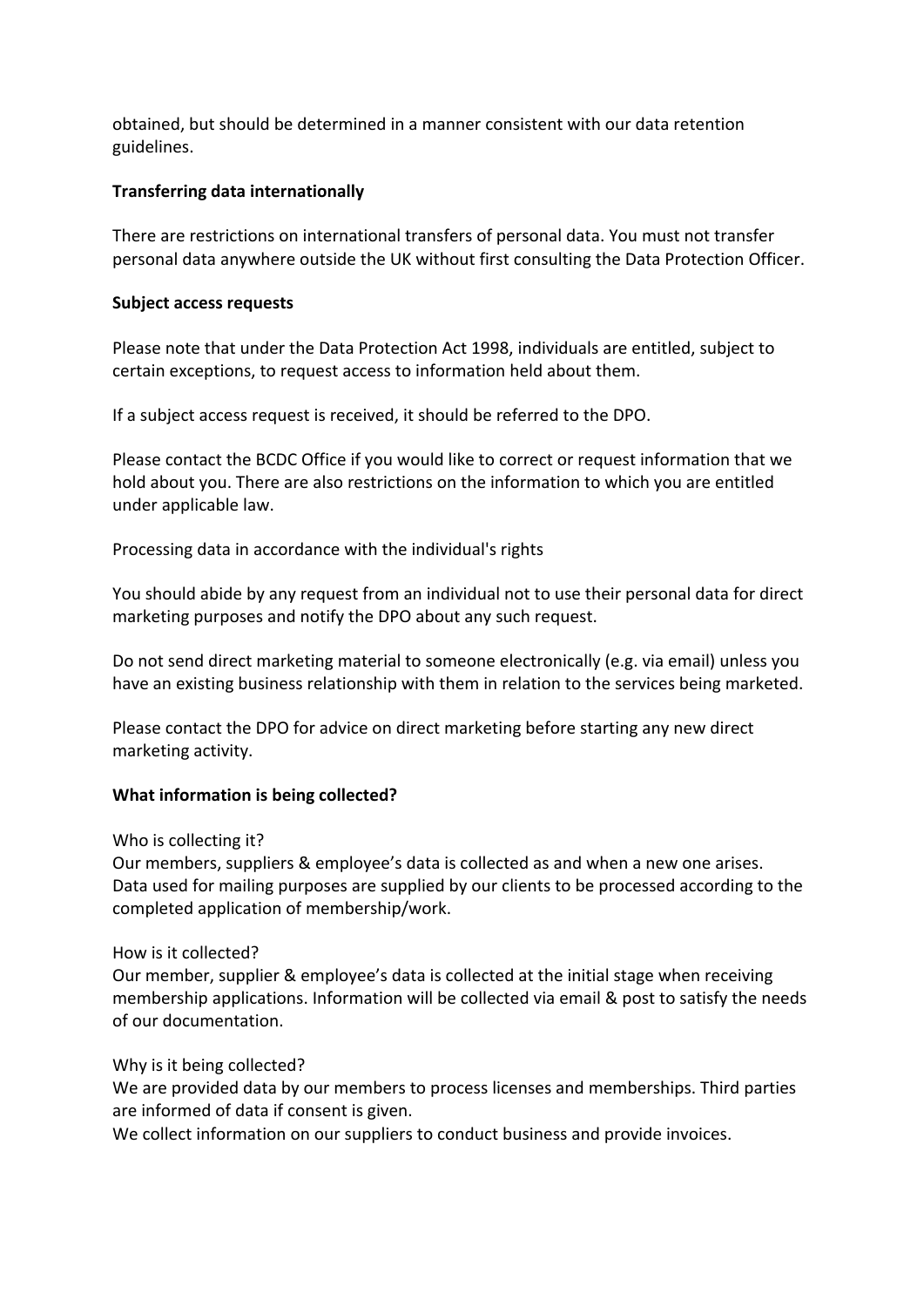We collect information on employees to pay them their wages & provide their tax information to HMRC.

Who will it be shared with?

Data may be shared with a third party supplier if it is deemed appropriate with member consent.

We also may share the data externally if exceptional circumstances apply or we are required to do this by law.

## **Justification for personal data**

We will process personal data in compliance with all eight data protection principles:

- 1. Be processed fairly and lawfully
- 2. Be obtained only for specific, lawful & legitimate purpose
- 3. Be adequate, relevant and not excessive
- 4. Be accurate and kept up to date
- 5. Not be held for any longer than necessary
- 6. Processed in accordance with the rights of data subjects
- 7. Be protected in appropriate ways
- 8. Not be transferred outside the European Economic Area (EEA), unless that country or territory also ensures an adequate level of protection

We will document the additional justification for the processing of sensitive data, and will ensure any biometric and genetic data is considered sensitive.

## **Consent**

The data that we collect is subject to active consent by the data subject. This consent can be revoked at any time. With reference to the data supplied by our members/customers to conduct a job, it is our customers responsibility as the data owners to gain active consent.

## **Criminal record checks**

Any criminal record checks are justified by law. Criminal record checks cannot be undertaken based solely on the consent of the subject.

Upon request, a data subject should have the right to receive a copy of their data in a structured format. These requests should be processed within one month, provided there is no undue burden and it does not compromise the privacy of other individuals. A data subject may also request that their data is transferred directly to another system. This must be done for free.

## **Right to be forgotten**

A data subject may request that any information held on them is deleted or removed, and any third parties who process or use that data must also comply with the request. An erasure request can only be refused if an exemption applies.